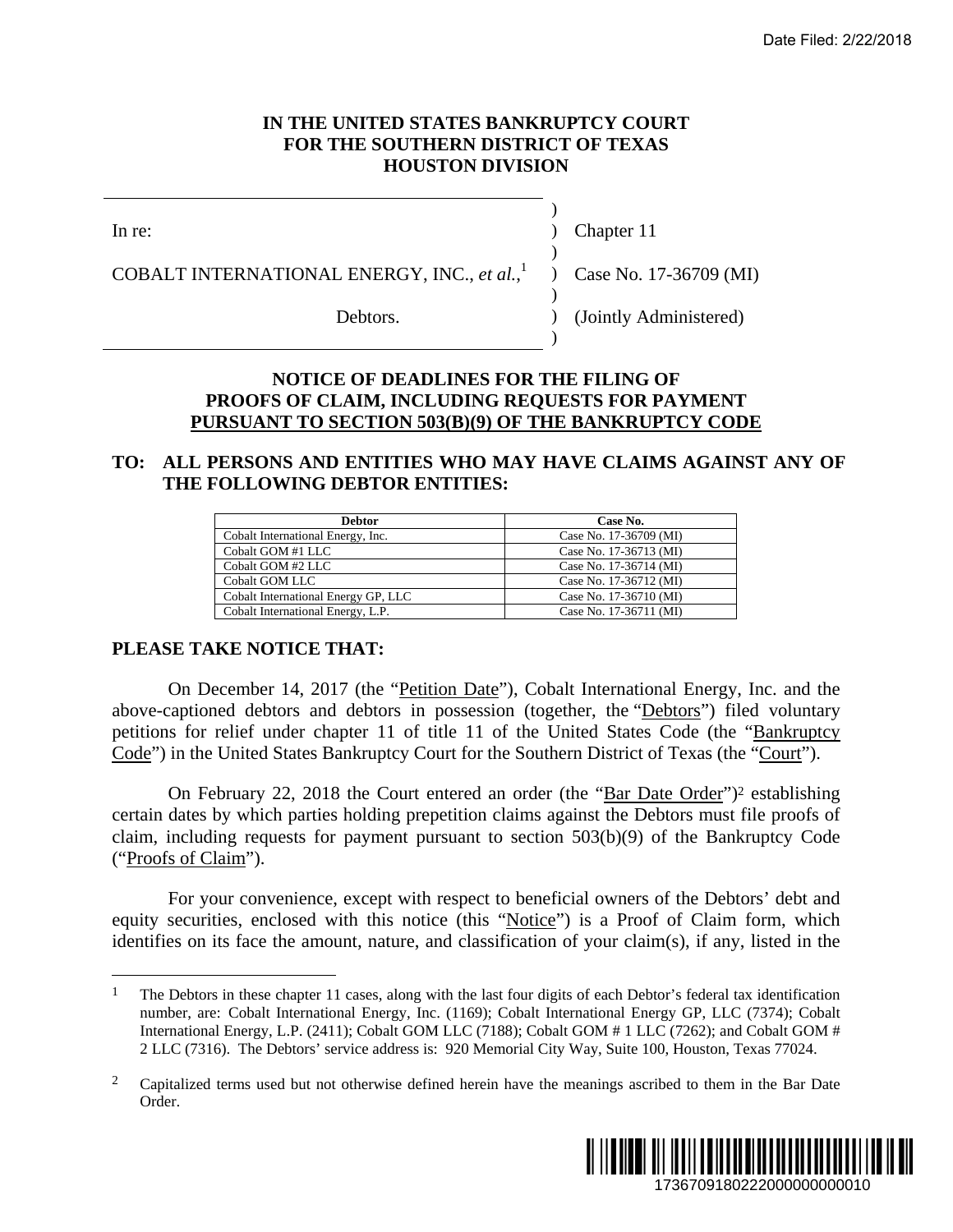Debtors' schedules of assets and liabilities filed in these cases (the "Schedules"). If the Debtors believe that you hold claims against more than one Debtor, you will receive multiple Proof of Claim forms, each of which will reflect the nature and amount of your claim as listed in the Schedules.

As used in this Notice, the term "entity" has the meaning given to it in section 101(15) of the Bankruptcy Code and includes all persons, estates, trusts, governmental units, and the Office of the United States Trustee for the Southern District of Texas. In addition, the terms "persons" and "governmental units" are defined in sections 101(41) and 101(27) of the Bankruptcy Code, respectively.

As used in this Notice, the term "claim" means, as to or against the Debtors and in accordance with section 101(5) of the Bankruptcy Code: (a) any right to payment, whether or not such right is reduced to judgment, liquidated, unliquidated, fixed, contingent, matured, unmatured, disputed, undisputed, legal, equitable, secured, or unsecured; or (b) any right to an equitable remedy for breach of performance, if such breach gives rise to a right to payment, whether or not such right to an equitable remedy is reduced to judgment, fixed, contingent, matured, unmatured, disputed, undisputed, secured, or unsecured.

## **I. THE BAR DATES**.

The Bar Date Order establishes the following bar dates for filing Proofs of Claim in these chapter 11 cases (collectively, the "Bar Dates"):

- a. *Claims Bar Date*. Except as expressly set forth in this Notice, all entities (except governmental units) holding claims against the Debtors that arose or are deemed to have arisen prior to the commencement of these cases on the Petition Date, including requests for payment pursuant to section 503(b)(9), are required to file Proofs of Claim by **March 19, 2018, at 5:00 p.m., prevailing Central Time**. Except as expressly set forth in this Notice, the Claims Bar Date applies to all types of claims against the Debtors that arose prior to the Petition Date, including secured claims, unsecured priority claims, and unsecured non-priority claims.
- b. *Governmental Bar Date*. All governmental units holding claims against the Debtors that arose or are deemed to have arisen prior to the commencement of these cases on the Petition Date are required to file proofs of claim by **June 12, 2018, at 5:00 p.m., prevailing Central Time**. The Governmental Bar Date applies to all governmental units holding claims against the Debtors (whether secured, unsecured priority, or unsecured non-priority) that arose prior to the Petition Date, including governmental units with claims against the Debtors for unpaid taxes, whether such claims arise from prepetition tax years or periods or prepetition transactions to which the Debtors were a party.
- c. *Rejection Damages Bar Date*. Unless otherwise ordered by the Court, all entities holding claims against the Debtors arising from the rejection of executory contracts and unexpired leases of the Debtors are required to file Proofs of Claim by the later of (a) the Claims Bar Date or the Governmental Bar Date, as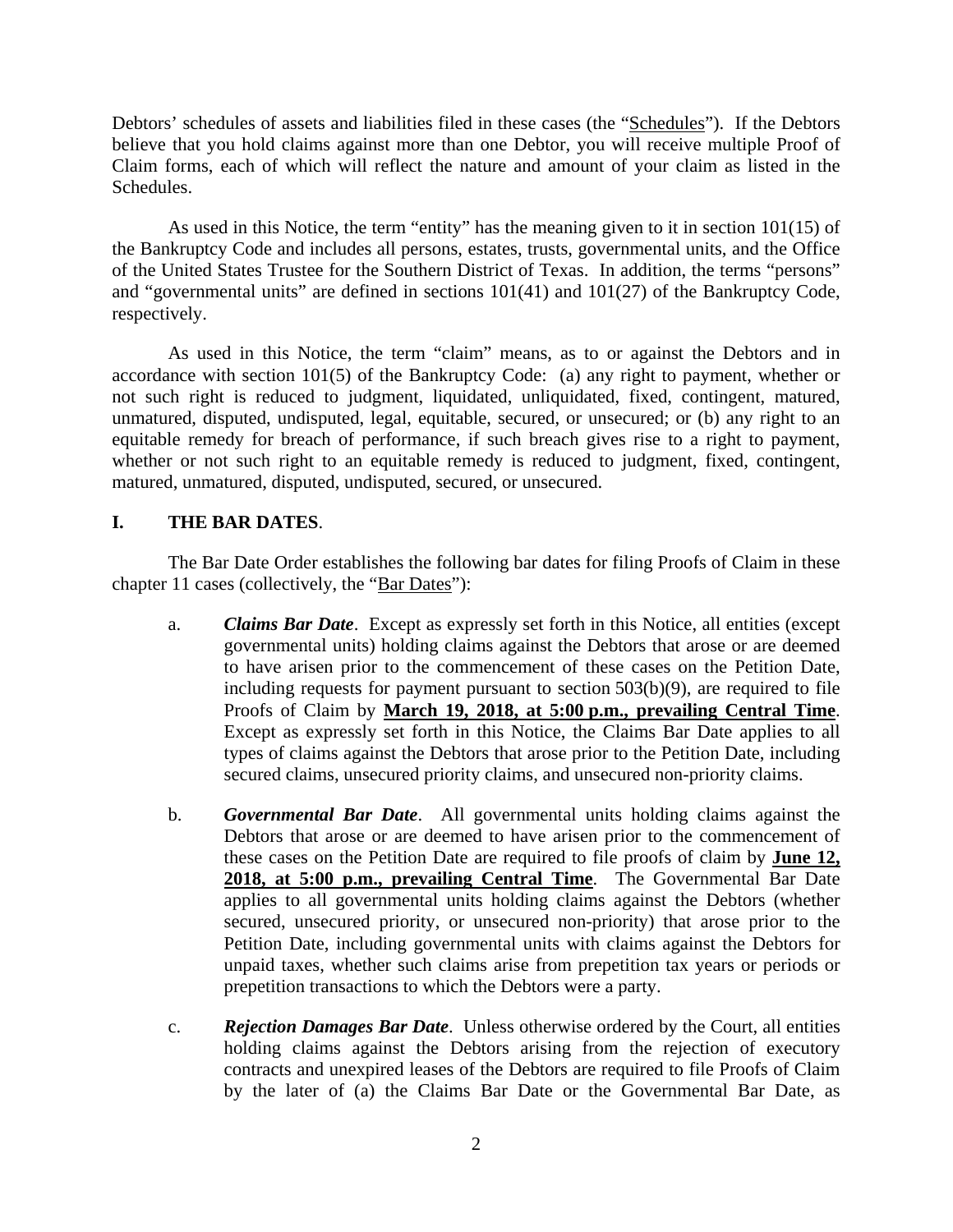applicable, and (b) 5:00 p.m., prevailing Central time, on the date that is 30 days following entry of an order approving the rejection of any executory contract or unexpired lease of the Debtors.

d. *Amended Schedules Bar Date*. If, subsequent to the date of this Notice, the Debtors amend or supplement their Schedules to reduce the undisputed, noncontingent, and liquidated amount of a claim listed in the Schedules, to change the nature or classification of a claim against the Debtors reflected in the Schedules, or to add a new claim to the Schedules, the affected creditor is required to file a Proof of Claim or amend any previously filed Proof of Claim in respect of the amended scheduled claim by the later of (a) the Claims Bar Date or the Governmental Bar Date, as applicable, and (b) 5:00 p.m., prevailing Central time, on the date that is 30 days after the date that on which the Debtors mailed notice of the amendment to the Schedules (or another time period as may be fixed by the Court).

## **II. WHO MUST FILE A PROOF OF CLAIM**.

Except as otherwise set forth herein, the following entities holding claims against the Debtors that arose (or that are deemed to have arisen) prior to the Petition Date *must* file Proofs of Claim on or before the Claims Bar Date, Governmental Bar Date, or any other Bar Date set forth in the Bar Date Order, as applicable:

- a. any entity whose claim against a Debtor is *not* listed in the applicable Debtor's Schedules or is listed as contingent, unliquidated, or disputed, if such entity desires to participate in any of these chapter 11 cases or share in any distribution in any of these chapter 11 cases;
- b. any entity who believes that its claim is improperly classified in the Schedules or is listed in an incorrect amount and who desires to have its claim allowed in a different classification or amount other than that identified in the Schedules;
- c. any entity that believes its prepetition claims as listed in the Schedules is not an obligation of the specific Debtor against which the claim is listed and that desires to have its claim allowed against a Debtor other than that identified in the Schedules; and
- d. any entity who believes that its claim against a Debtor is or may be an administrative expense pursuant to section 503(b)(9) of the Bankruptcy Code.

## **III. PARTIES WHO DO NOT NEED TO FILE PROOFS OF CLAIM**.

Certain parties are not required to file Proofs of Claim. The Court may, however, enter one or more separate orders at a later time requiring creditors to file Proofs of Claim for some kinds of the following claims and setting related deadlines. If the Court does enter such an order, you will receive notice of it. The following entities holding claims that would otherwise be subject to the Bar Dates need *not* file Proofs of Claim: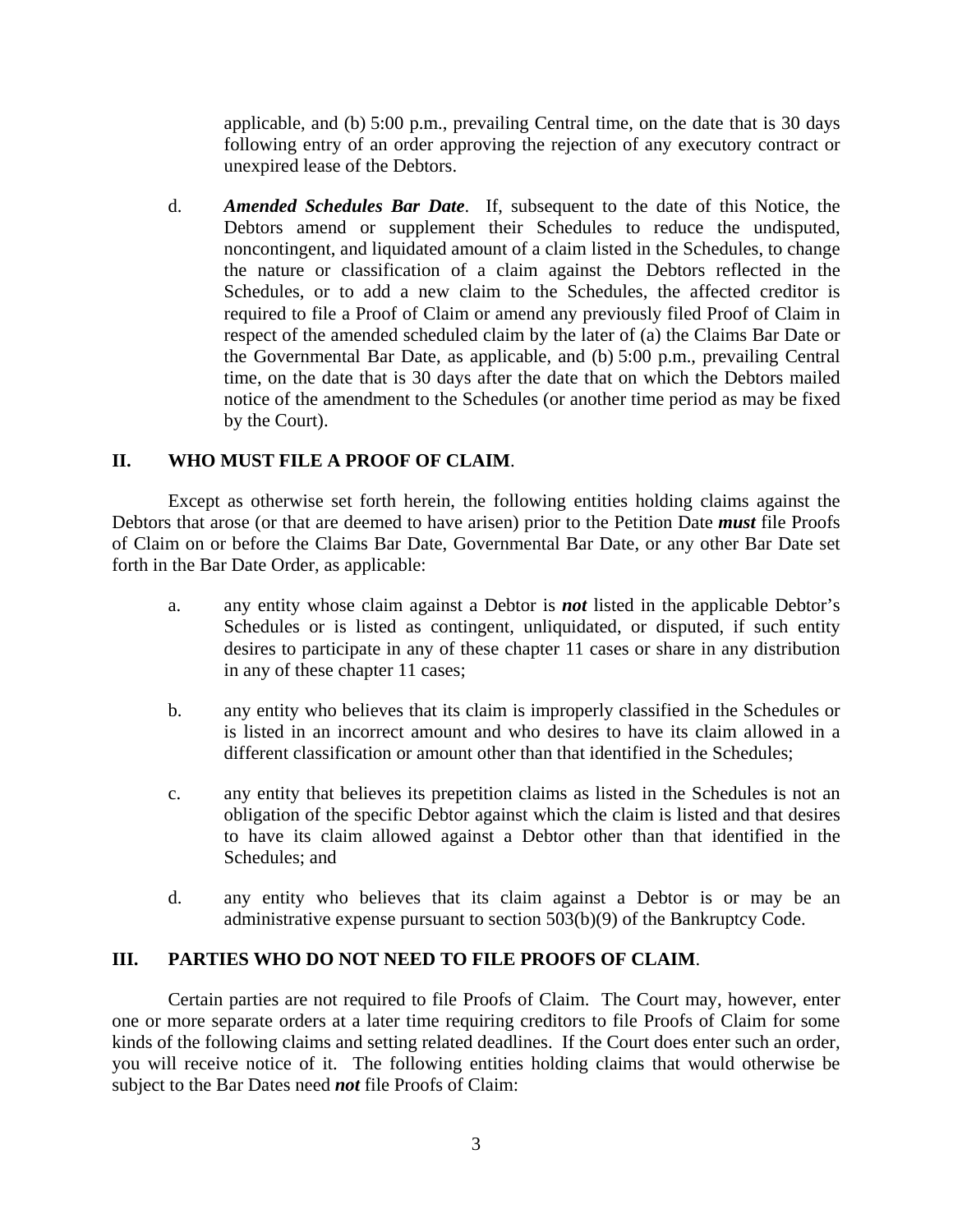- a. any entity that already has filed a signed Proof of Claim against the applicable Debtor with the clerk of the court or KCC in a form substantially similar to Official Form 410;
- b. any entity whose claim is listed on the Schedules if: (i) the claim is *not* scheduled by the Debtors as "disputed," "contingent," or "unliquidated"; (ii) such entity agrees with the amount, nature, and priority of the claim as set forth in the Schedules; and (iii) such entity does not dispute that its claim is an obligation only of the specific Debtor against which the claim is listed in the Schedules;
- c. any entity whose claim has previously been allowed by a final order of the Court, including any claim allowed pursuant to any order entered by this Court authorizing the use of cash collateral;
- d. any Debtor having a claim against another Debtor;
- e. any person or entity whose claim is solely against any of the Debtors' non-Debtor affiliates;
- f. a current employee of the Debtors, for any claim related to wages, commissions, or benefits; *provided* that a current employee must submit a Proof of Claim by the Claims Bar Date for all other claims arising before the Petition Date, including claims for wrongful termination, discrimination, harassment, hostile work environment, and/or retaliation;
- g. any entity holding a claim for which a separate deadline is fixed by this Court;
- h. any entity holding a claim allowable under sections 503(b) and 507(a)(2) of the Bankruptcy Code as an expense of administration incurred in the ordinary course; *provided* that any entity asserting a claim entitled to priority under section 503(b)(9) of the Bankruptcy Code must assert such claims by filing a request for payment or a proof of claim on or prior to the Claims Bar Date;
- i. any holder of a claim for any fees, expenses, or other obligations arising under any interim or final order approving the Debtors' use of cash collateral;
- j. any holder of a claim under the first lien Indenture; *provided* that the indenture trustee shall file one master proof of claim by the Claims Bar Date with regard to all the claims thereunder;
- k. any holder of a claim under the second lien Indenture; *provided* that the indenture trustee shall file one master proof of claim by the Claims Bar Date with regard to all the claims thereunder;
- l. any holder of a claim under the 2.625% senior convertible notes Indenture; *provided* that the indenture trustee shall file one master proof of claim by the Claims Bar Date with regard to all the claims thereunder; and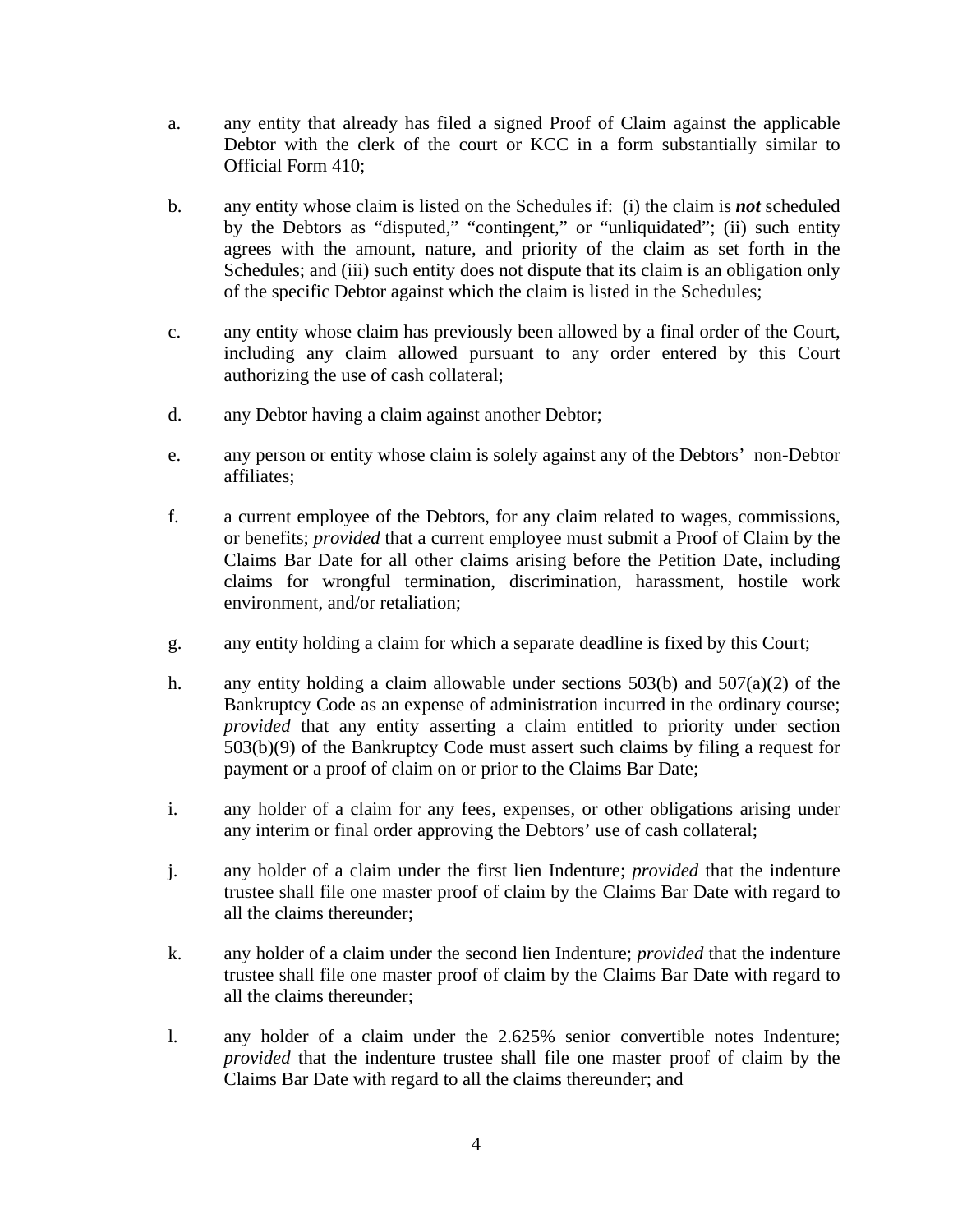m. any holder of a claim under the 3.125% senior convertible notes Indenture; *provided* that the indenture trustee shall file one master proof of claim by the Claims Bar Date with regard to all the claims thereunder.

No entity wishing to assert an interest in a Debtor shall be required to file a proof of interest; *provided* that any such entity wishing to assert a claim, including related to its status as an equity holder, must file a Proof of Claim unless otherwise exempted by the Bar Date Order.

# **IV. INSTRUCTIONS FOR FILING PROOFS OF CLAIM**.

The following requirements shall apply with respect to filing and preparing each Proof of Claim:

- a. *Contents*. Each Proof of Claim must: (i) be legible; (ii) include a claim amount denominated in United States dollars; (iii) conform substantially with the Proof of Claim Form provided by the Debtors or Official Form 410; and (iv) be signed by the claimant or by an authorized agent or legal representative of the claimant on behalf of the claimant, whether such signature is an electronic signature or is ink.
- b. *Section 503(b)(9) Claim*. Any Proof of Claim asserting a claim entitled to priority under section 503(b)(9) of the Bankruptcy Code must also: (i) include the value of the goods delivered to and received by the Debtors in the 20 days prior to the Petition Date; (ii) attach any documentation identifying the particular invoices for which the 503(b)(9) claim is being asserted; and (iii) attach documentation of any reclamation demand made to the Debtors under section 546(c) of the Bankruptcy Code (if applicable).
- c. *Electronic Signatures Permitted*. Proofs of Claim signed electronically by the claimant or an authorized agent or legal representative of the claimant may be deemed acceptable for purposes of claims administration. Copies of Proofs of Claim, or Proofs of Claim sent by facsimile or electronic mail will not be accepted.
- d. *Identification of the Debtor Entity*. Each Proof of Claim must clearly identify the Debtor against which a claim is asserted, including the individual Debtor's case number. A Proof of Claim filed under the joint administration case number or otherwise without identifying a specific Debtor, will be deemed as filed only against Cobalt International Energy, Inc.
- e. *Claim Against Multiple Debtor Entities*. Each Proof of Claim must state a claim against *only one* Debtor, clearly indicate the Debtor against which the claim is asserted, and be filed on the claims register of such Debtor. To the extent more than one Debtor is listed on the Proof of Claim, such claim may be treated as if filed only against Cobalt International Energy, Inc.
- f. *Supporting Documentation*. Each Proof of Claim must include supporting documentation in accordance with Bankruptcy Rules 3001(c) and 3001(d). If, however, such documentation is voluminous, upon prior written consent of the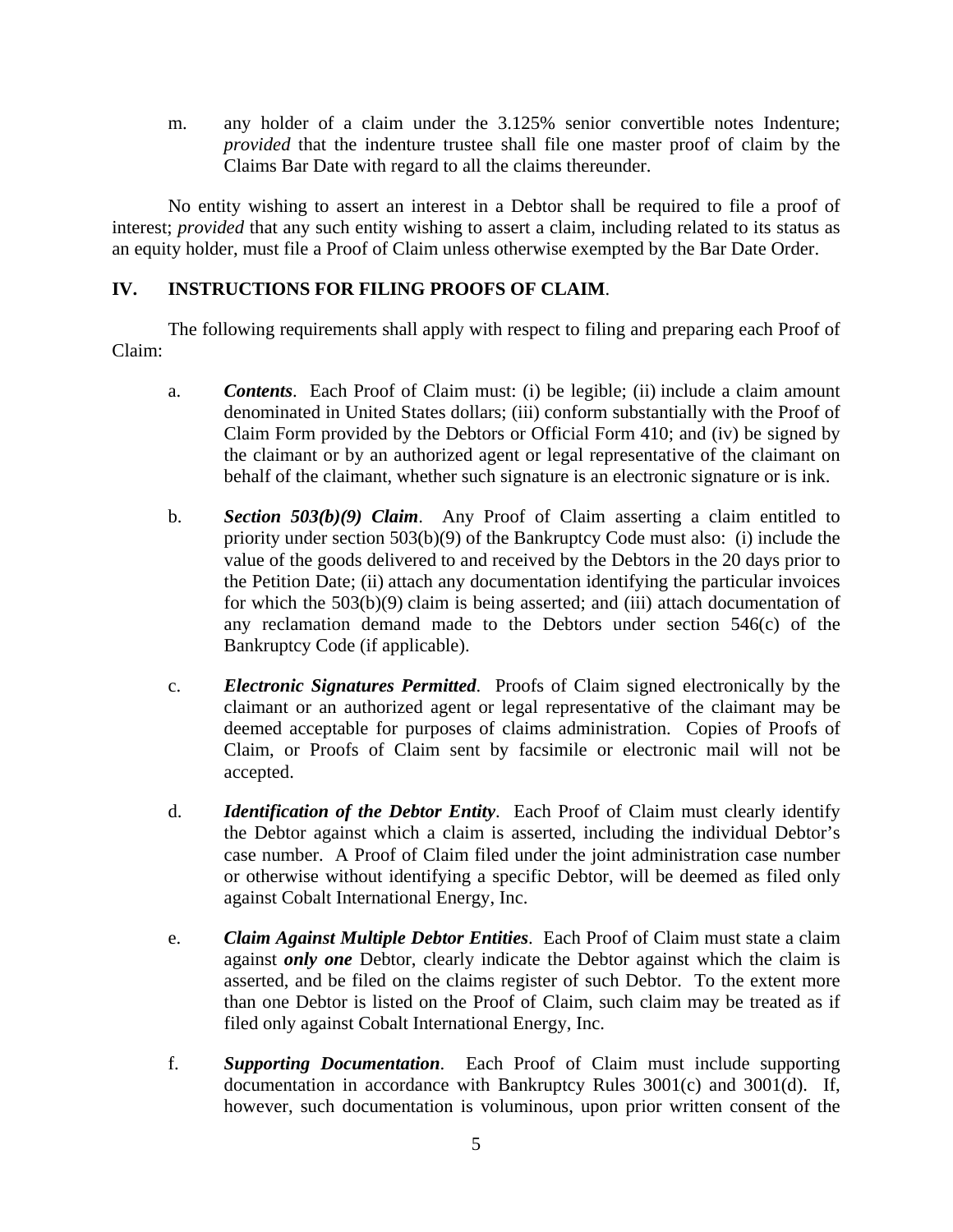Debtors' counsel, such Proof of Claim may include a summary of such documentation or an explanation as to why such documentation is not available; *provided*, that any creditor that received such written consent shall be required to transmit such documentation to Debtors' counsel upon request no later than ten (10) days from the date of such request.

g. *Timely Service*. Each Proof of Claim must be filed, including supporting documentation, and *actually received* by KCC by either (a) electronic submission through the interface available at https://www.kccllc.net/cobalt or (b) nonelectronic means, such as U.S. Mail or other hand delivery system, to the following address:

> Cobalt International Energy, Inc. Claims Processing Center c/o Kurtzman Carson Consultants LLC 2335 Alaska Avenue, El Segundo, California 90245

# **PROOFS OF CLAIM SUBMITTED BY FACSIMILE OR ELECTRONIC MAIL WILL NOT BE ACCEPTED.**

h. *Receipt of Service*. Claimants wishing to receive acknowledgment that their Proofs of Claim were received by KCC must submit (i) a copy of the Proof of Claim Form (in addition to the original Proof of Claim Form sent to KCC) and (ii) a self-addressed, stamped envelope.

# **V. CONSEQUENCES OF FAILING TO TIMELY FILE YOUR PROOF OF CLAIM.**

Pursuant to the Bar Date Order and in accordance with Bankruptcy Rule  $3003(c)(2)$ , if you or any party or entity who is required, but fails, to file a Proof of Claim in accordance with the Bar Date order on or before the applicable Bar Date, please be advised that:

- a. YOU WILL BE FOREVER BARRED, ESTOPPED, AND ENJOINED FROM ASSERTING SUCH CLAIM AGAINST THE DEBTORS (OR FILING A PROOF OF CLAIM WITH RESPECT THERETO);
- b. THE DEBTORS AND THEIR PROPERTY SHALL BE FOREVER DISCHARGED FROM ANY AND ALL INDEBTEDNESS OR LIABILITY WITH RESPECT TO OR ARISING FROM SUCH CLAIM;
- c. YOU WILL NOT RECEIVE ANY DISTRIBUTION IN THESE CHAPTER 11 CASES ON ACCOUNT OF THAT CLAIM; AND
- d. YOU WILL NOT BE PERMITTED TO VOTE ON ANY PLAN OR PLANS OF REORGANIZATION FOR THE DEBTORS ON ACCOUNT OF THE BARRED CLAIM OR RECEIVE FURTHER NOTICES REGARDING SUCH CLAIM.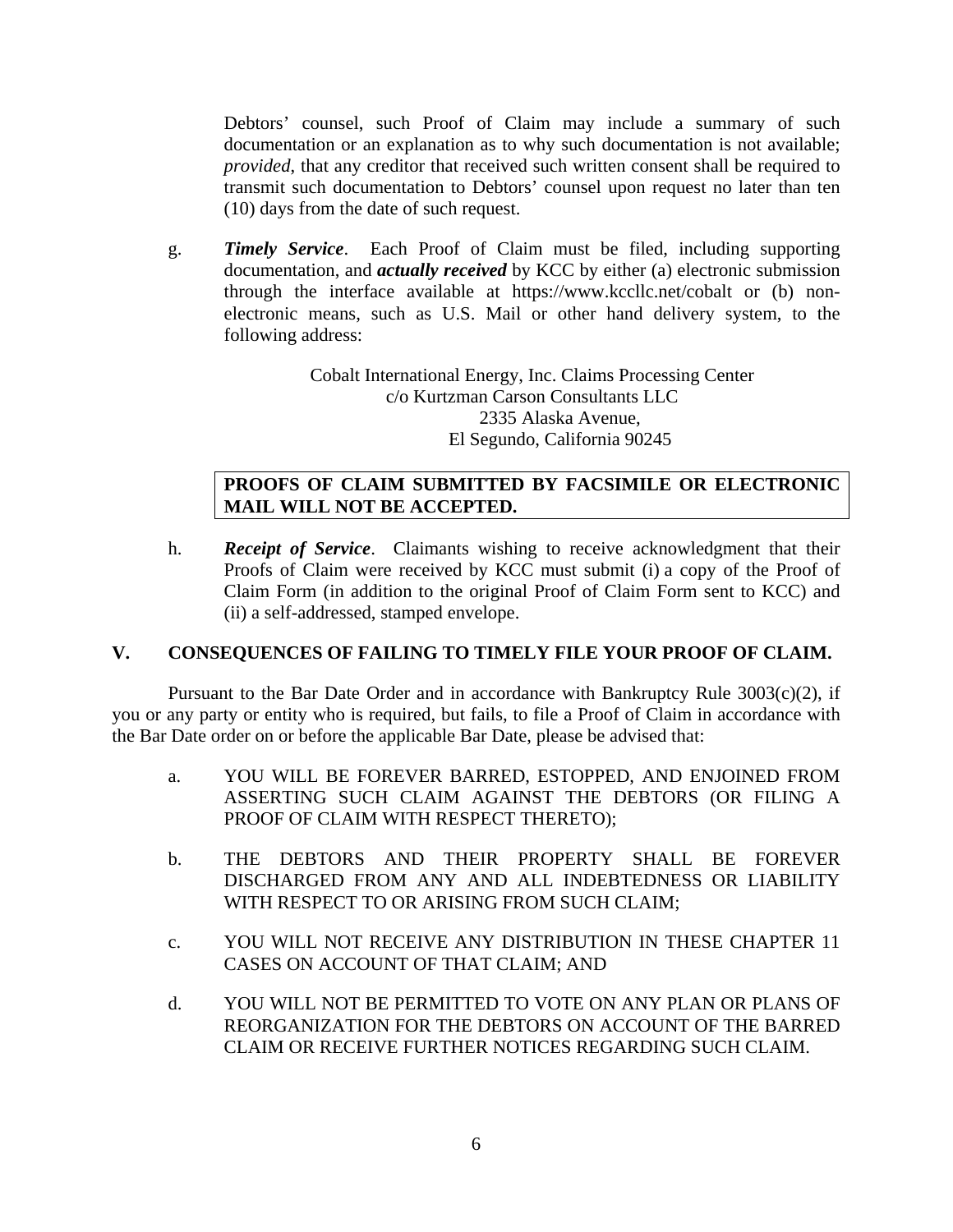#### **VI. RESERVATION OF RIGHTS**.

Nothing contained in this Notice is intended to or should be construed as a waiver of the Debtors' right to: (a) dispute or assert offsets or defenses against any filed claim or any claim listed or reflected in the Schedules as to the nature, amount, liability, or classification thereof; (b) subsequently designate any scheduled claim as disputed, contingent, or unliquidated; and (c) otherwise amend or supplement the Schedules.

#### **VII. THE DEBTORS' SCHEDULES AND ACCESS THERETO**.

You may be listed as the holder of a claim against one or more of the Debtor entities in the Debtors' Schedules. To determine if and how you are listed on the Schedules, please refer to the descriptions set forth on the enclosed proof of claim forms regarding the nature, amount, and status of your claim(s). If the Debtors believe that you may hold claims against more than one Debtor entity, you will receive multiple proof of claim forms, each of which will reflect the nature and amount of your claim against one Debtor entity, as listed in the Schedules.

If you rely on the Debtors' Schedules, it is your responsibility to determine that the claim is accurately listed in the Schedules. However, you may rely on the enclosed form, which sets forth the amount of your claim (if any) as scheduled; identifies the Debtor entity against which it is scheduled; specifies whether your claim is listed in the Schedules as disputed, contingent, or unliquidated; and identifies whether your claim is scheduled as a secured, unsecured priority, or unsecured non-priority claim.

As described above, if you agree with the nature, amount, and status of your claim as listed in the Debtors' Schedules, or if you do not dispute that your claim is only against the Debtor entity specified by the Debtors, or if your claim is not described as "disputed," "contingent," or "unliquidated," you need *not* file a proof of claim. Otherwise, if you decide to file a proof of claim, you must do so before the applicable Bar Date in accordance with the procedures set forth in this Notice.

#### **VIII. ADDITIONAL INFORMATION**.

Copies of the Debtors' Schedules, the Bar Date Order, translations of this notice, the Bar Date Order, and certain other pleadings, orders, and notices, and other information regarding these chapter 11 cases are available for inspection free of charge on the Debtors' website at **https://www.kccllc.net/cobalt**. The Schedules and other filings in these chapter 11 cases also are available for a fee at the Court's website at **http://www.txs.uscourts.gov/bankruptcy**. A login identification and password to the Court's Public Access to Court Electronic Records ("PACER") are required to access this information and can be obtained through the PACER Service Center at **http://www.pacer.psc.uscourts.gov**. Copies of the Schedules and other documents filed in these cases also may be examined between the hours of 8:00 a.m. and 5:00 p.m., prevailing Central Time, Monday through Friday, at the Office of the Clerk of the Bankruptcy Court, United States Bankruptcy Court for the Southern District of Texas (Houston Division), 515 Rusk Street, Houston, Texas 77002.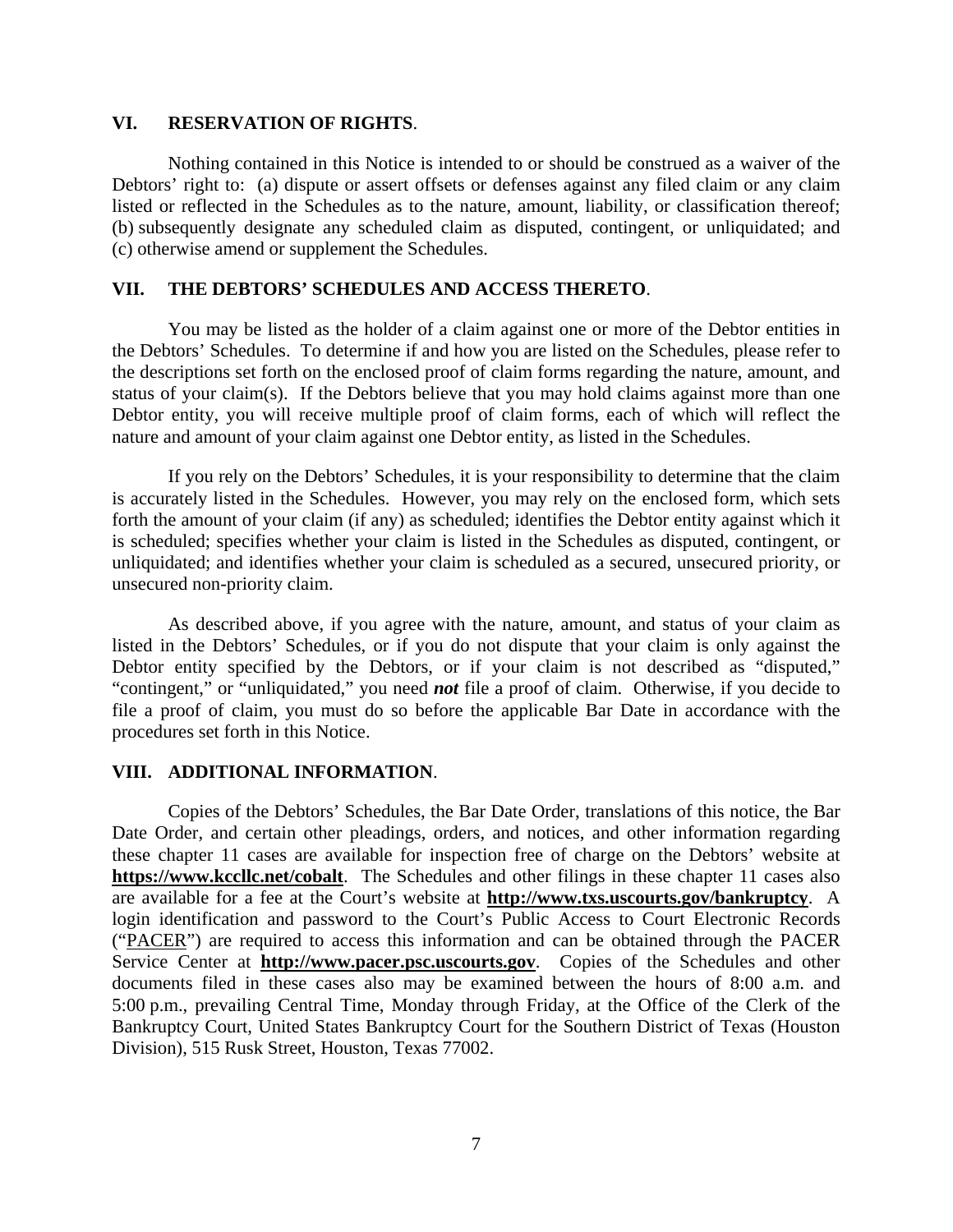If you require additional information regarding the filing of a proof of claim, you may contact the Debtors' restructuring hotline at: (866) 967-1782 (toll free) or (310) 751-2682 (international).

# **A HOLDER OF A POSSIBLE CLAIM AGAINST THE DEBTORS SHOULD CONSULT AN ATTORNEY REGARDING ANY MATTERS NOT COVERED BY THIS NOTICE, SUCH AS WHETHER THE HOLDER SHOULD FILE A PROOF OF CLAIM.**